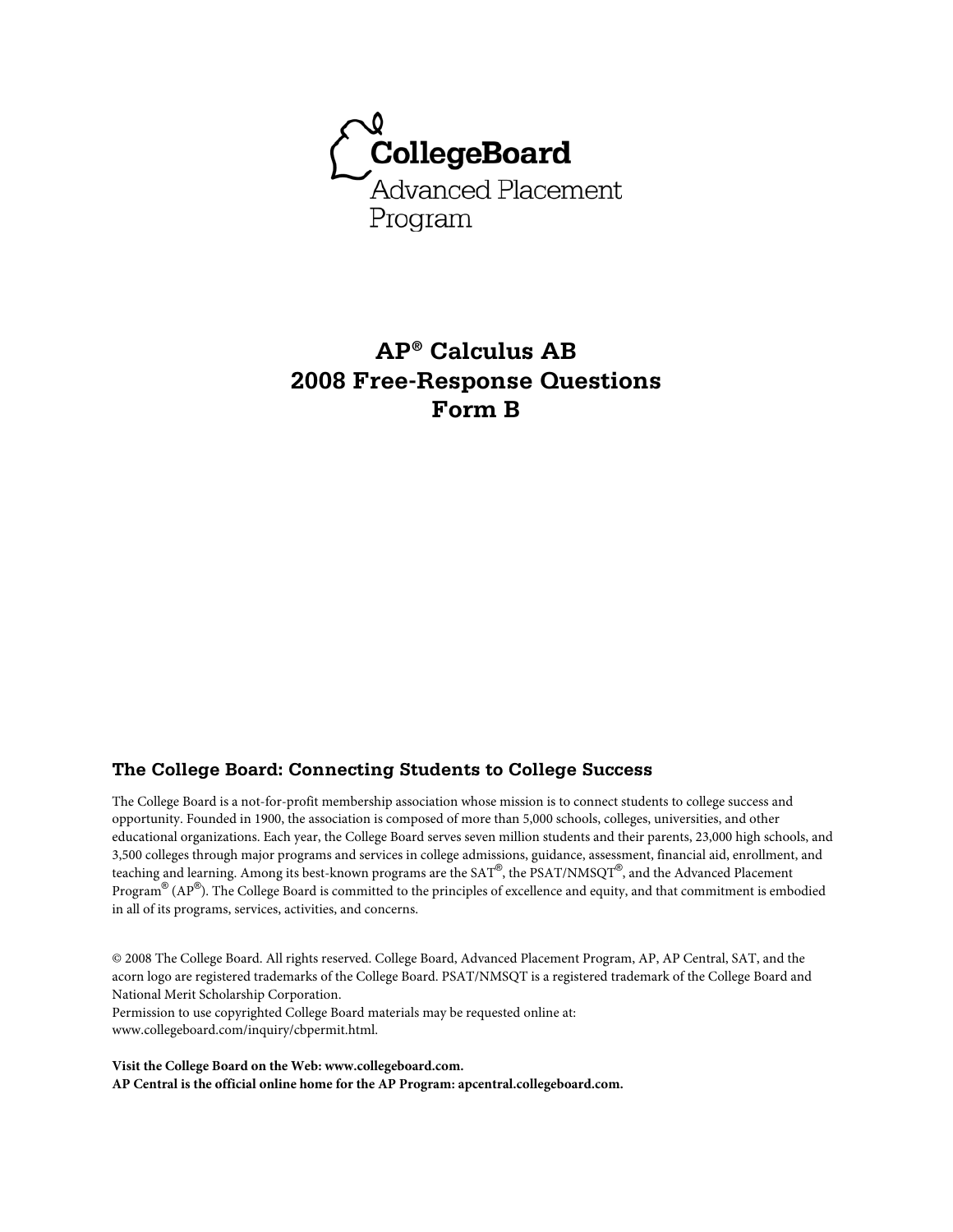# **CALCULUS AB SECTION II, Part A Time—45 minutes Number of problems—3**

**A graphing calculator is required for some problems or parts of problems.** 

- 1. Let *R* be the region in the first quadrant bounded by the graphs of  $y = \sqrt{x}$  and  $y = \frac{x}{3}$ .
	- (a) Find the area of *R*.
	- (b) Find the volume of the solid generated when *R* is rotated about the vertical line  $x = -1$ .
	- (c) The region *R* is the base of a solid. For this solid, the cross sections perpendicular to the *y*-axis are squares. Find the volume of this solid.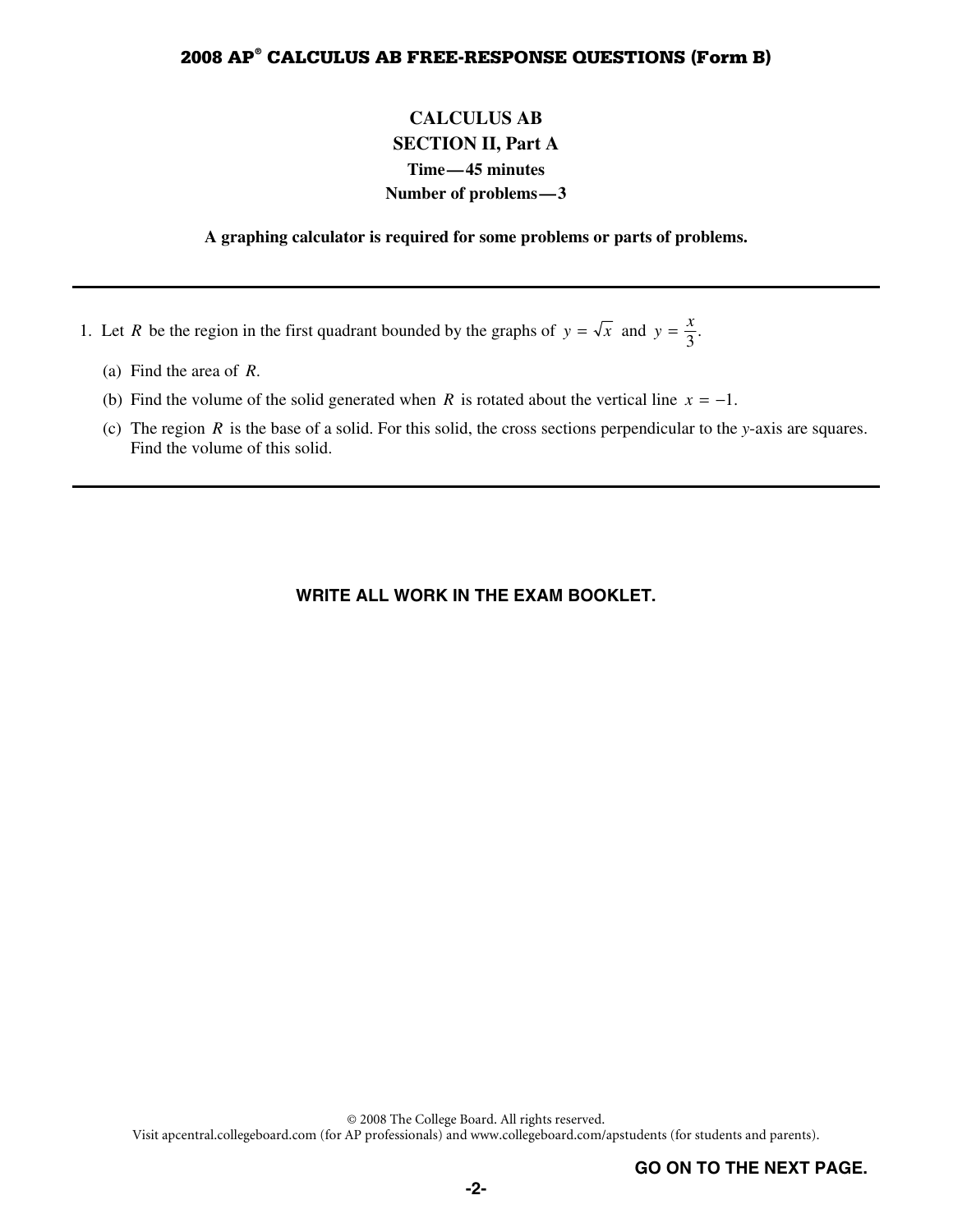- 2. For time  $t \ge 0$  hours, let  $r(t) = 120(1 e^{-10t^2})$  represent the speed, in kilometers per hour, at which a car travels along a straight road. The number of liters of gasoline used by the car to travel *x* kilometers is modeled by  $g(x) = 0.05x(1 - e^{-x/2}).$ 
	- (a) How many kilometers does the car travel during the first 2 hours?
	- (b) Find the rate of change with respect to time of the number of liters of gasoline used by the car when  $t = 2$  hours. Indicate units of measure.
	- (c) How many liters of gasoline have been used by the car when it reaches a speed of 80 kilometers per hour?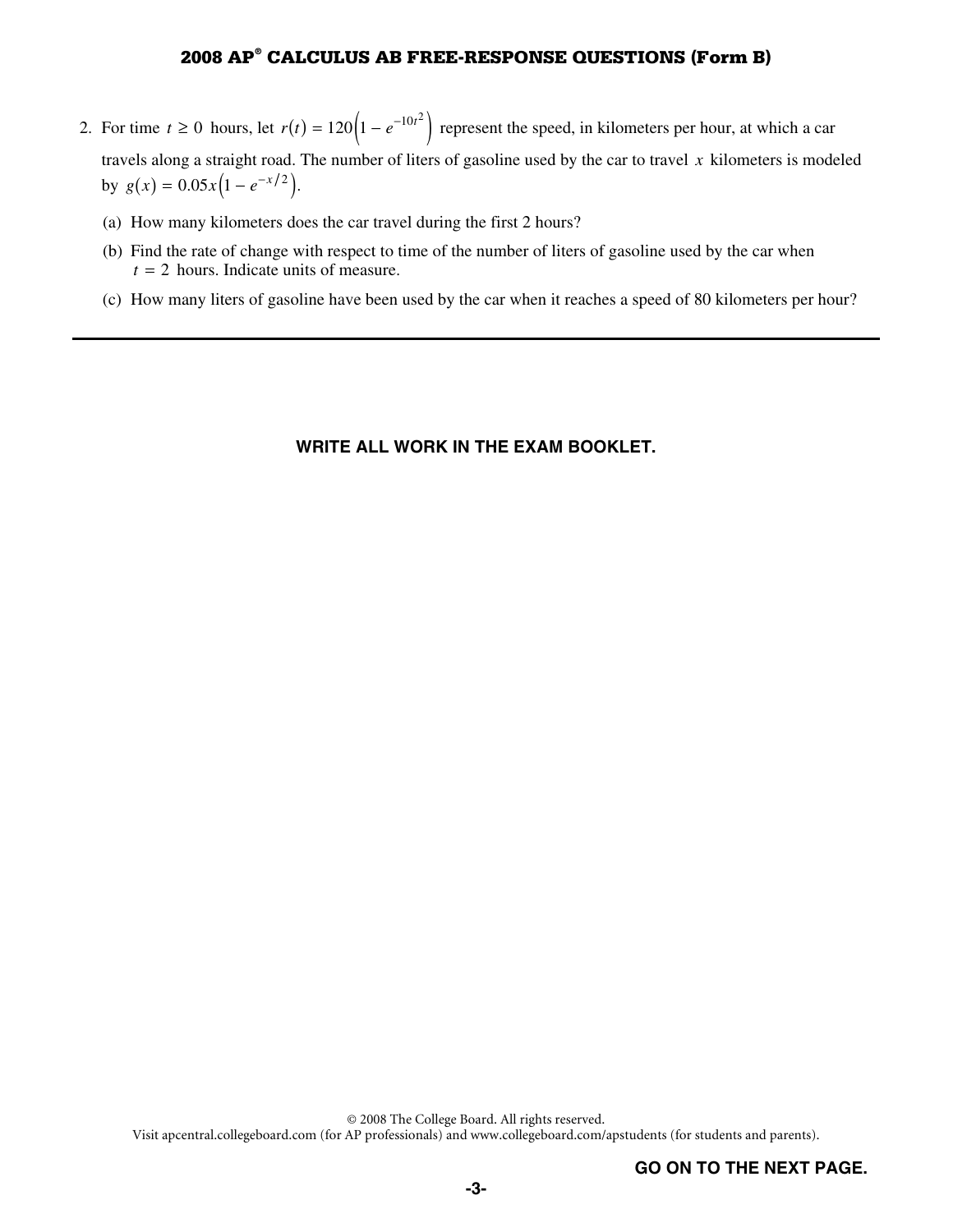| Distance from the<br>river's edge (feet) |  |  |  |
|------------------------------------------|--|--|--|
| Depth of the water (feet)                |  |  |  |

 3. A scientist measures the depth of the Doe River at Picnic Point. The river is 24 feet wide at this location. The measurements are taken in a straight line perpendicular to the edge of the river. The data are shown in the table above. The velocity of the water at Picnic Point, in feet per minute, is modeled by  $v(t) = 16 + 2\sin(\sqrt{t+10})$  for

 $0 \le t \le 120$  minutes.

- (a) Use a trapezoidal sum with the four subintervals indicated by the data in the table to approximate the area of the cross section of the river at Picnic Point, in square feet. Show the computations that lead to your answer.
- (b) The volumetric flow at a location along the river is the product of the cross-sectional area and the velocity of the water at that location. Use your approximation from part (a) to estimate the average value of the volumetric flow at Picnic Point, in cubic feet per minute, from  $t = 0$  to  $t = 120$  minutes.

(c) The scientist proposes the function *f*, given by  $f(x) = 8 \sin\left(\frac{\pi x}{24}\right)$ , as a model for the depth of the water,

in feet, at Picnic Point *x* feet from the river's edge. Find the area of the cross section of the river at Picnic Point based on this model.

(d) Recall that the volumetric flow is the product of the cross-sectional area and the velocity of the water at a location. To prevent flooding, water must be diverted if the average value of the volumetric flow at Picnic Point exceeds 2100 cubic feet per minute for a 20-minute period. Using your answer from part (c), find the average value of the volumetric flow during the time interval  $40 \le t \le 60$  minutes. Does this value indicate that the water must be diverted?

#### **WRITE ALL WORK IN THE EXAM BOOKLET.**

#### **END OF PART A OF SECTION II**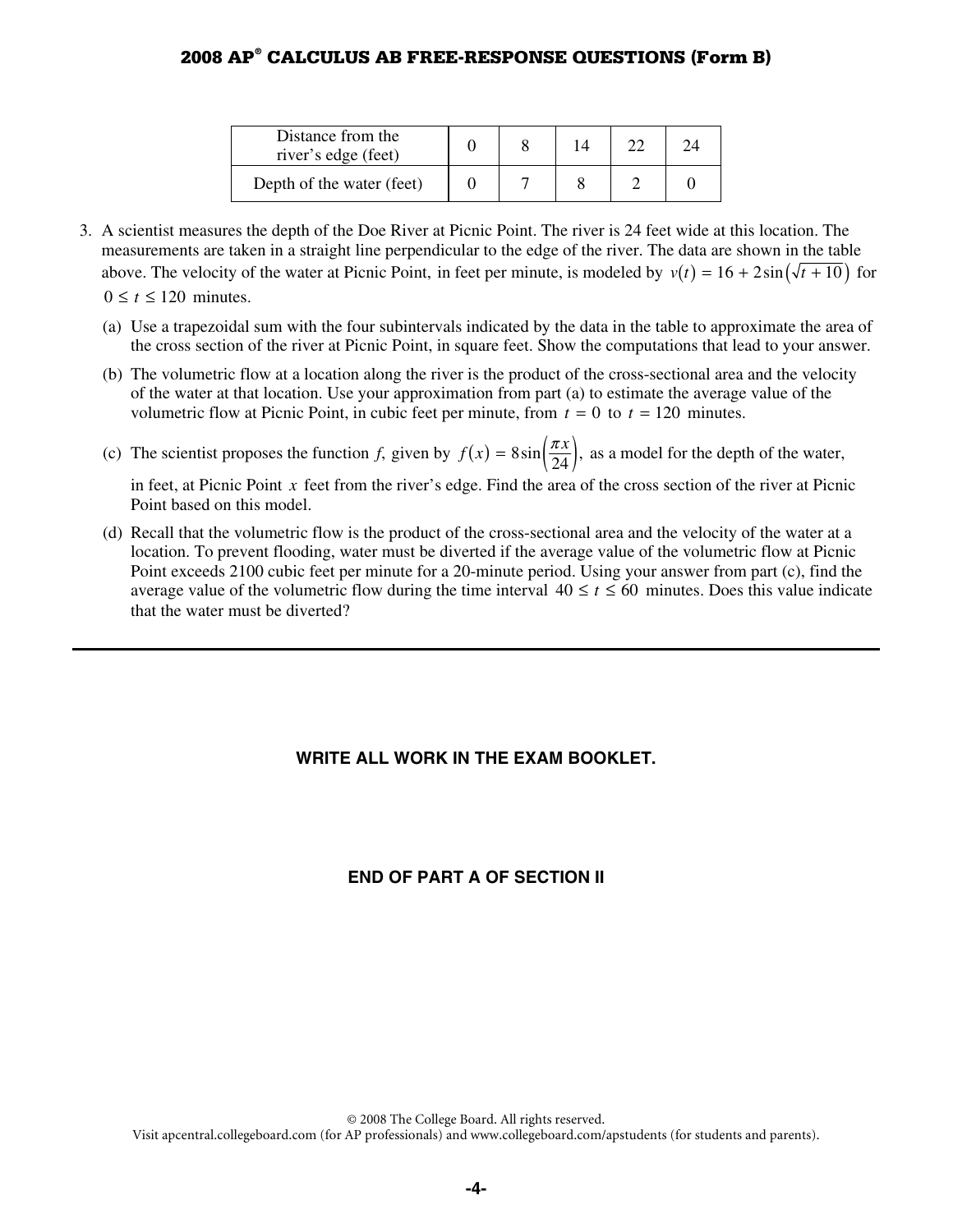# **CALCULUS AB SECTION II, Part B Time—45 minutes Number of problems—3**

**No calculator is allowed for these problems.** 

- 4. The functions *f* and *g* are given by  $f(x) = \int_0^{3x} \sqrt{4 + t^2} dt$  and  $g(x) = f(\sin x)$ .
	- (a) Find  $f'(x)$  and  $g'(x)$ .
	- (b) Write an equation for the line tangent to the graph of  $y = g(x)$  at  $x = \pi$ .
	- (c) Write, but do not evaluate, an integral expression that represents the maximum value of *g* on the interval  $0 \leq x \leq \pi$ . Justify your answer.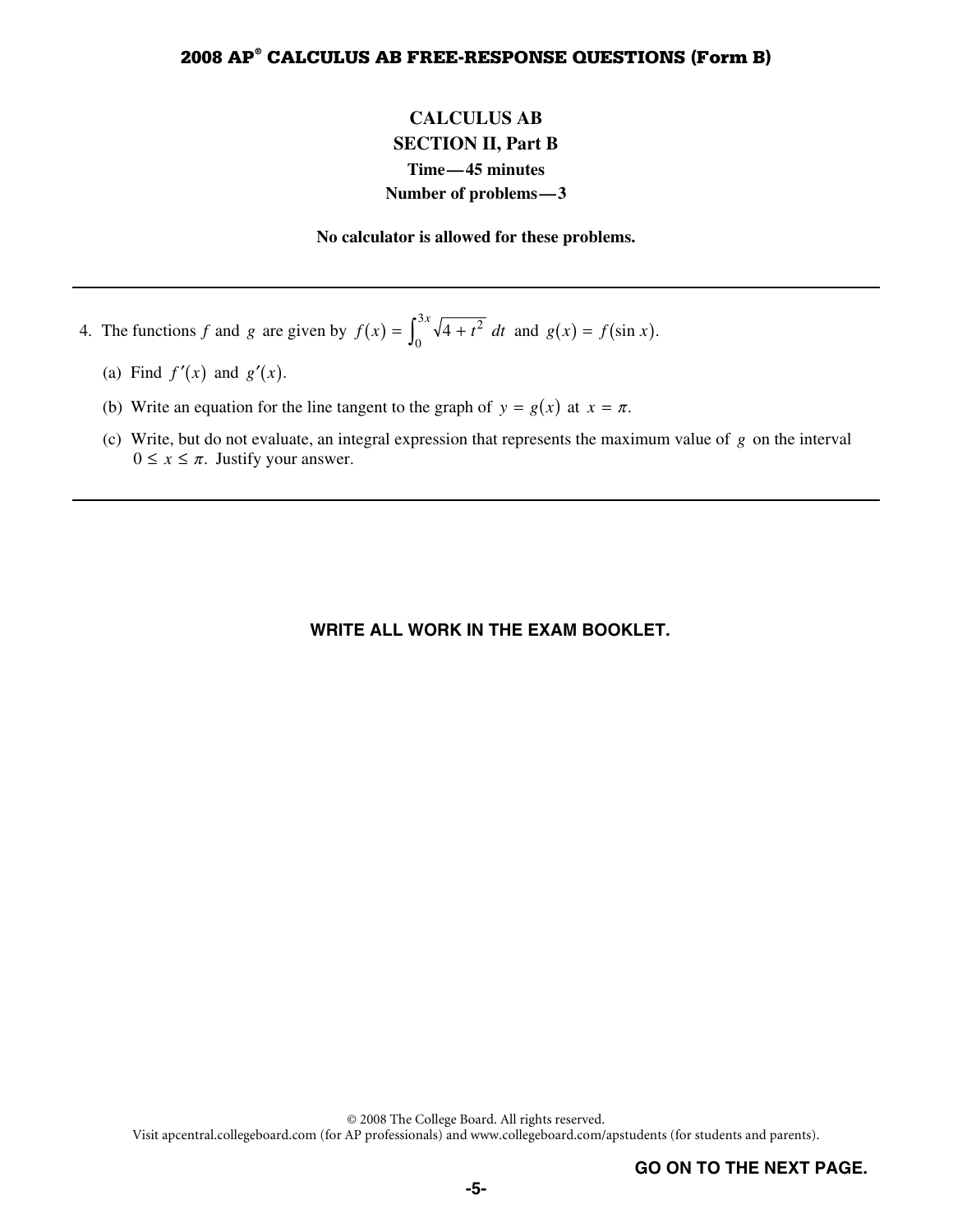

- 5. Let *g* be a continuous function with  $g(2) = 5$ . The graph of the piecewise-linear function *g'*, the derivative of *g*, is shown above for  $-3 \le x \le 7$ .
	- (a) Find the *x*-coordinate of all points of inflection of the graph of  $y = g(x)$  for  $-3 < x < 7$ . Justify your answer.
	- (b) Find the absolute maximum value of *g* on the interval  $-3 \le x \le 7$ . Justify your answer.
	- (c) Find the average rate of change of  $g(x)$  on the interval  $-3 \le x \le 7$ .
	- (d) Find the average rate of change of  $g'(x)$  on the interval  $-3 \le x \le 7$ . Does the Mean Value Theorem applied on the interval  $-3 \le x \le 7$  guarantee a value of *c*, for  $-3 < c < 7$ , such that  $g''(c)$  is equal to this average rate of change? Why or why not?